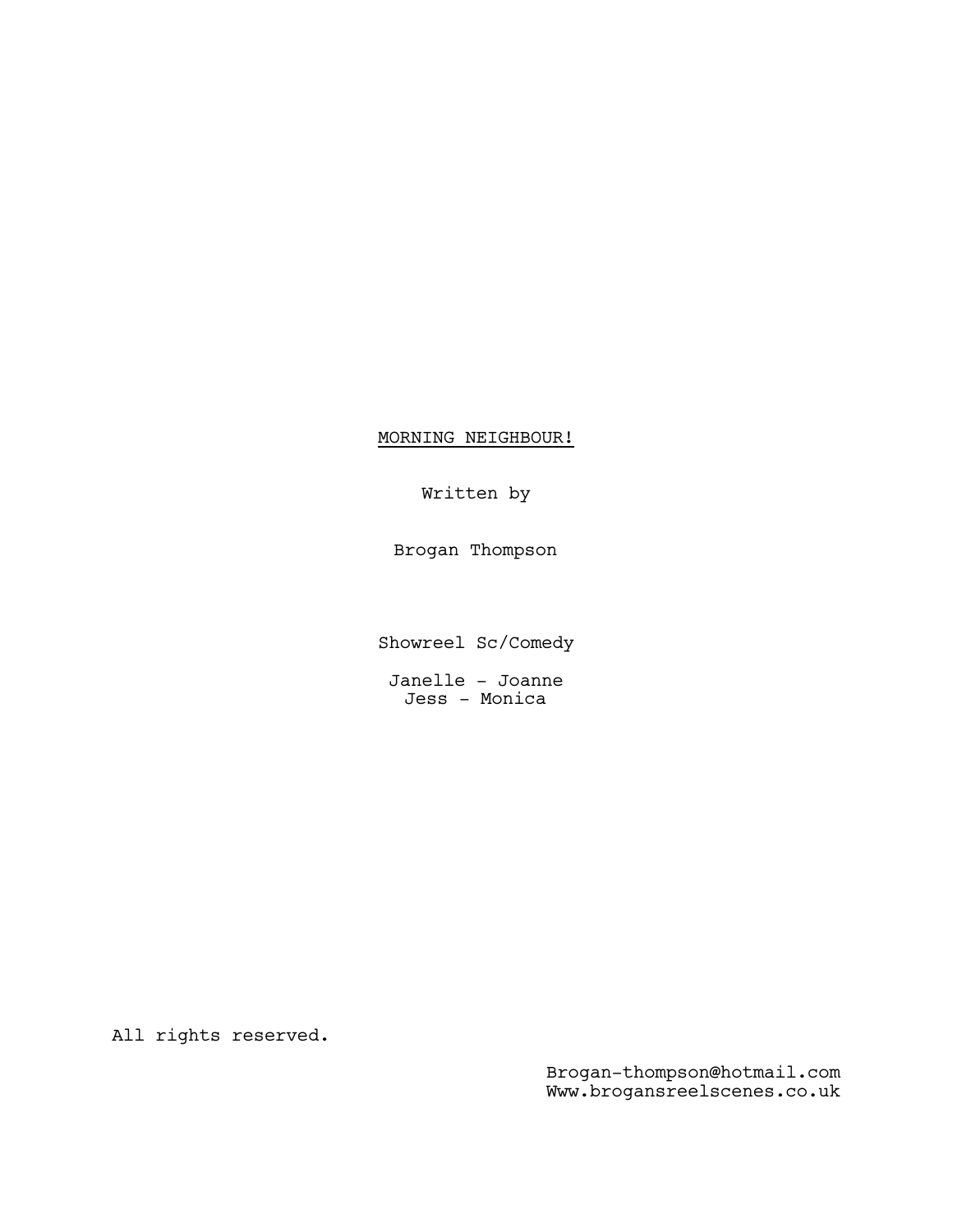INT. MONICA'S CAR - DAY

JOANNE approaches MONICA'S car - FUMING! Monica doesn't need this. The pair are neighbours and things aren't going well to say the least.

Joanne's at her whits end with Monica's constant music/late night parties. She believes Monica has posted a malicious note through her letter box and wants an explanation.

> MONICA: What the fuckin'ell does she want--

*BANG BANG BANG!* Joanne smacks the windscreen.

Monica lets down her electric window. Just a little bit.

JOANNE:

Get out.

MONICA:

What?

JOANNE:

Get out.

MONICA: I need to get to work.

JOANNE:

As if.

MONICA: Ya cheeky bitch!

Joanne slams a note onto Monica's car window.

MONICA: What's that?

JOANNE: You know perfectly well what this is! You posted it through my letter box!

MONICA: Wasn't me love.

JOANNE: Where is he?

MONTCA:

Who?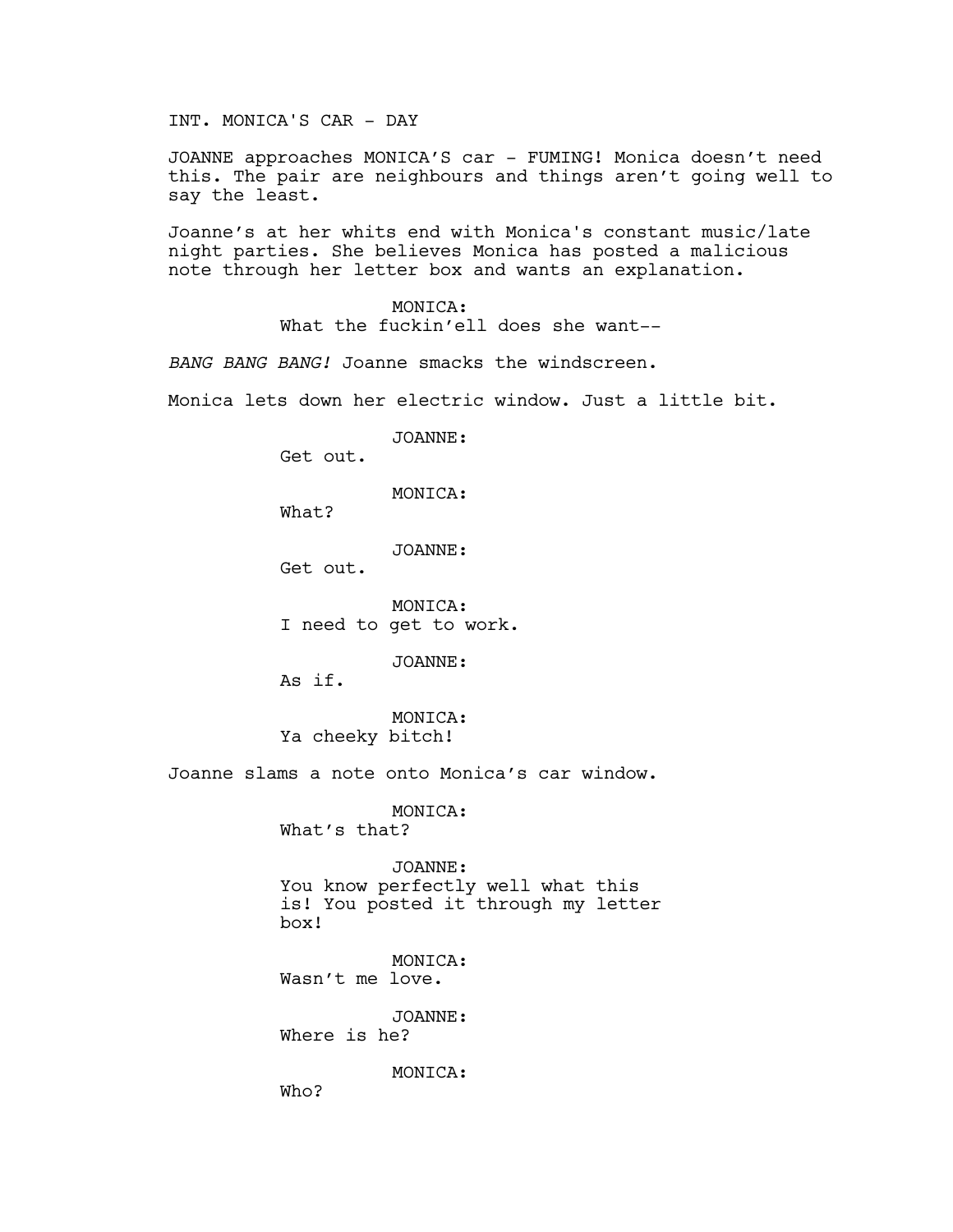JOANNE: Ya scrotum of a boyfriend!?

MONICA: It weren't him either. Maybe you wrote it yourself.

JOANNE: Why would I write "Stop harassing us, get a hobby, get a dildo...you stinky bitch".

Monica tries to hold her laugh in.

MONICA: For attention. Single Mum, four young kids...four different Fathers-

JOANNE:

Three!

MONICA: Three-four-five. I mean. They've got to be a little confused, right? 'Ere - weren't the police called? I heard one of 'em went missing.

JOANNE: Who've you been talkin' too?

Monica shrugs.

JOANNE: Packet in playing games!

MONICA: I'd try number 24 if I was you.

JOANNE: She's 84. She barely leaves the house.

MONICA: That's what she wants you to think. I saw her, lingering around your bins the other day. And your car.

Monica smiles.

JOANNE: I know what you're doing.

MONICA: Are your kids at home? Now?